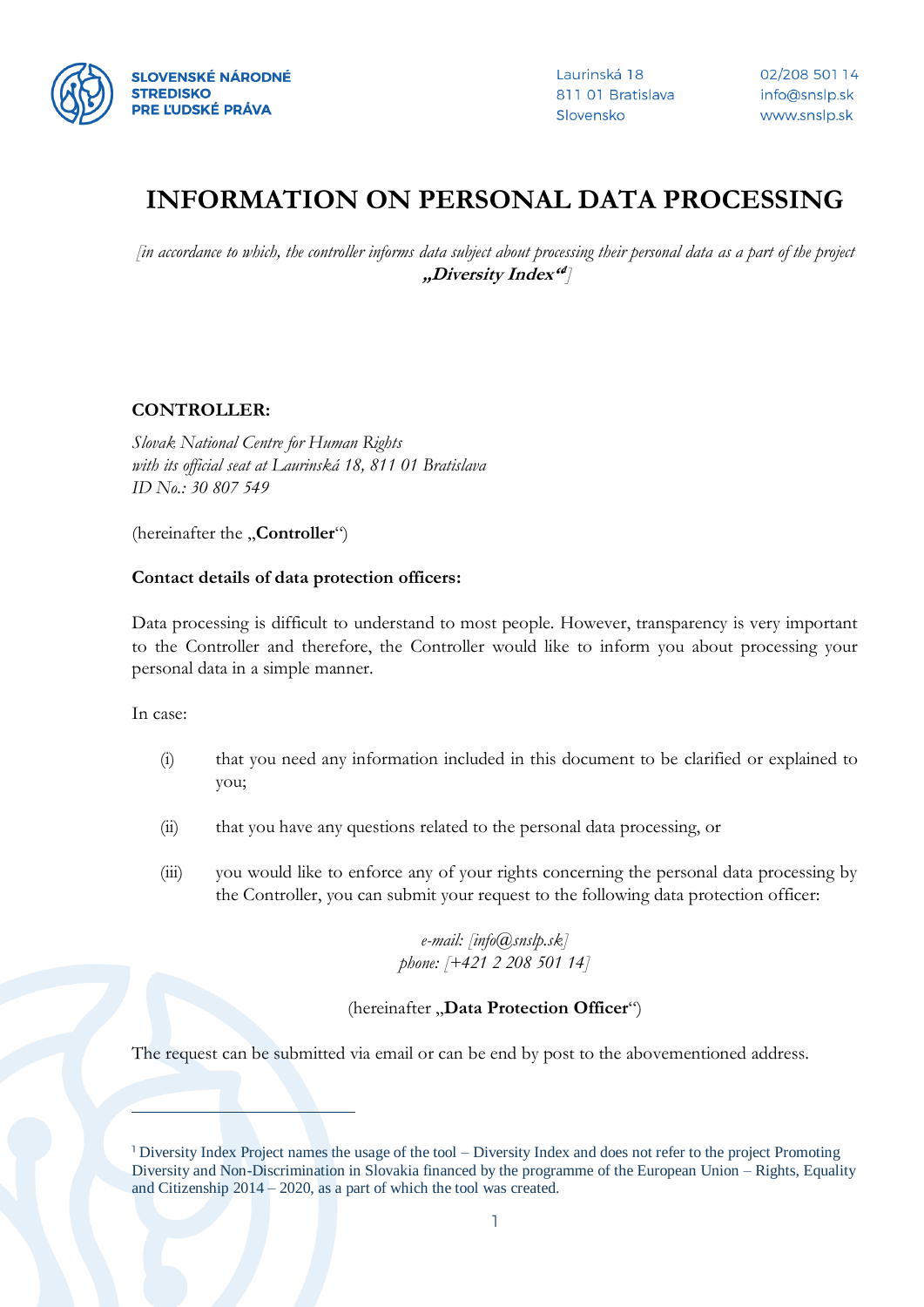

SLOVENSKÉ NÁRODNÉ<br>STREDISKO<br>PRE ĽUDSKÉ PRÁVA

Laurinská 18 811 01 Bratislava Slovensko

02/208 501 14 info@snslp.sk www.snslp.sk

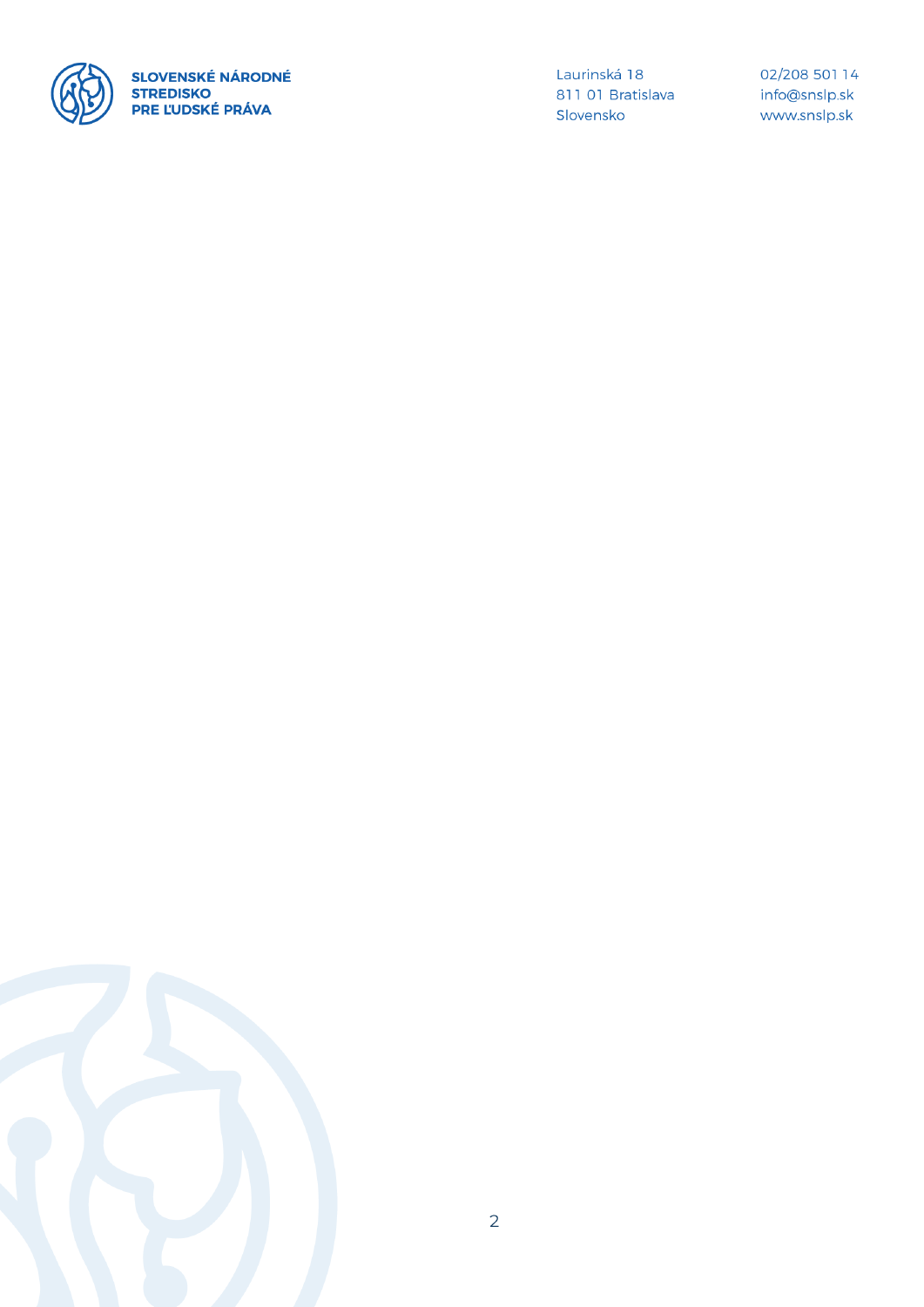

Laurinská 18 811 01 Bratislava Slovensko

02/208 501 14 info@snslp.sk www.snslp.sk

# **1. Purpose**

- 1.1 According to Article 13 of the EU Regulation of the European Parliament and of the Council on the protection of natural persons with regard to the processing of personal data and on the free movement of such data, and repealing directive 95/46/EC (GDPR**),** the Controller hereby fulfils its information duty towards the persons whose personal data are processed as a part of the project Diversity Index (hereinafter the **"Data Subjects**").
- 1.2 As a data subject, you are entitled to be informed about processing of your personal data before the Controller start with the processing.
- 1.3 All up-to-date contact details of the Controller are published at its website: *[https://www.snslp.sk/kontakt/snslp-bratislava/#](https://www.snslp.sk/kontakt/snslp-bratislava/)*. Before you enter into any relation with the Controller, please take the opportunity to find out about the processing of your personal data.
- 1.4 The Controller aims at providing you the Data Subject with information about the way your data shall be processed by the Controller as well as information about your rights concerning data processing. If you, as a Data Subject, have any questions related to the processing of your personal data, you can contact the Data Protection Officer that shall answer all your questions in clear and simple way.

#### **2. Information about the personal data of Data Subjects that are processed by the Controller.**

2.1 The Controller process following personal data of the Data Subjects with following purpose based on the respective legal basis:

| Purpose                                                     | <b>Legal Basis</b>                                           | Data Subject<br>Categories         | <b>Personal Data Categories</b>   |
|-------------------------------------------------------------|--------------------------------------------------------------|------------------------------------|-----------------------------------|
| What is the purpose of<br>processing your personal<br>data? | What is the legal basis of<br>processing your personal data? | Whose personal data do we process? | What personal data do we process? |

| (A) Communication<br>Legitimate interest in<br>accordance with Article<br>with contact persons<br>$6(1)(f)$ GDPR<br>in respect to the tool<br>for measuring diversity<br>(TMD) |  | Contact persons who we<br>with<br>communicate<br>as<br>a part of TMD | $\sim$<br>$\overline{\phantom{a}}$ | name, surname;<br>email;<br>name of the company (in which the<br>contact person works) |
|--------------------------------------------------------------------------------------------------------------------------------------------------------------------------------|--|----------------------------------------------------------------------|------------------------------------|----------------------------------------------------------------------------------------|
|--------------------------------------------------------------------------------------------------------------------------------------------------------------------------------|--|----------------------------------------------------------------------|------------------------------------|----------------------------------------------------------------------------------------|

#### **Notes (explanation):**

*For the purposes of using the TMD, we communicate with contact persons of the companies that insert the data to the TMD. We process this data based on the legitimate purpose that we can communicate with the contact persons for the duration of the project.* 

We emphasise that as a part of the TMD we do not process any personal data – we process only aggregated "statistical" data that are not assigned to any particular *person.* 

#### **3. Categories of personal data recipients**

3.1 The Controller provides your personal data to following categories of recipients: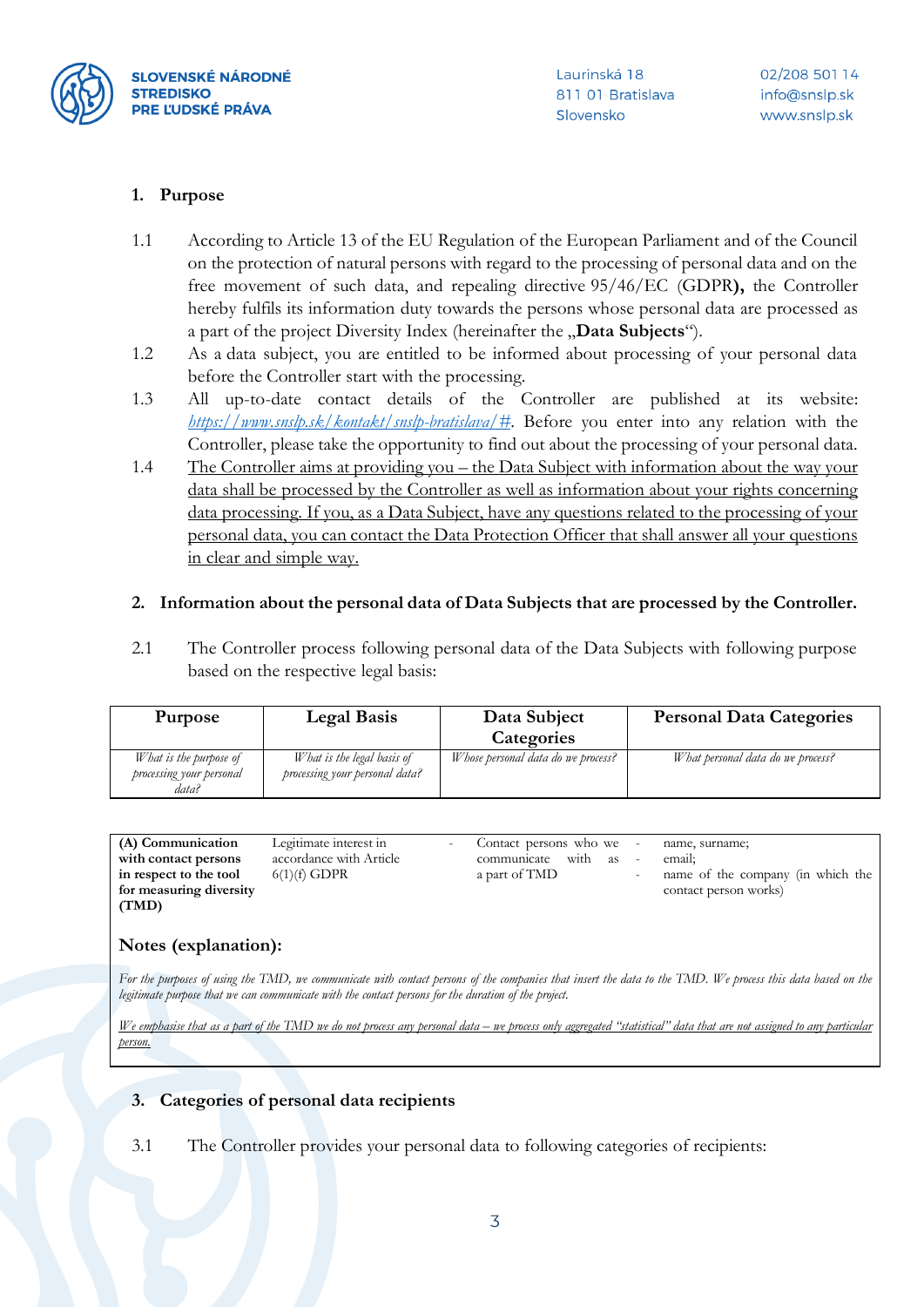

02/208 501 14 info@snslp.sk www.snslp.sk

- Joint controller that is participating on the project Diversity Index (purpose A), that is Pontis Foundation (with registered seat at Zelinárska 2, 821 08 Bratislava, ID No.: 31 784 828).
- 3.2 The personal data will be provided to the recipients only to the extent that is necessary to achieve the respective purpose.
- 3.3 In case that you, as Data Subject, would like to get information about a particular recipient and the scope of personal data that this recipient is provided, you can contact and submit your request to the Data Protection Officer.

#### **4. Transfer of personal data to third country**

4.1 The Controller shall not transfer your personal data to the third country (outside of the European Union).

#### **5. Time for which the personal data will be stored**

- 5.1 We process your personal data for the purposes of communication with contact person for a period, for which the processing is necessary for that purpose. That means (i) while the Data Subject is acting as a contact person of a company (which data are included in TMD), however, (ii) no longer than to the termination of the project Diversity Index.
- 5.2 Based on your request to Data Protection Officer, we will provide you with more information about the time for which your personal data will be stored.

#### **6. Rights of Data Subject in regard to the processing personal data**

- 6.1 Laws on the protection of personal data (especially GDPR) are providing you the Data Subject with many rights against the Controller. If you meet requirements for enforcement of any right, we as a Controller are obliged to act the way you can enjoy all you rights. The requirements for enforcement of individual rights are no always easy to meet – in following text, we aimed at describing your right in concise and easy to understand manner. If you have questions or need more information, please do not hesitate to contact the Data Protection Officer.
- 6.2 As Data Subject, you have a right to obtain a confirmation issued by the Controller whether your data being processed or not. If yes, you have right to access these personal data. The specific form of the access depends on (i) type of personal data, (ii) technical capacities of the Controller and (iii) your technical capacities.
- 6.3 As Data Subject, you have a right to have your data to be corrected by the Controller, if incorrect. Taking into consideration of the purpose of data processing, you have a right for your data to be completed, if incomplete.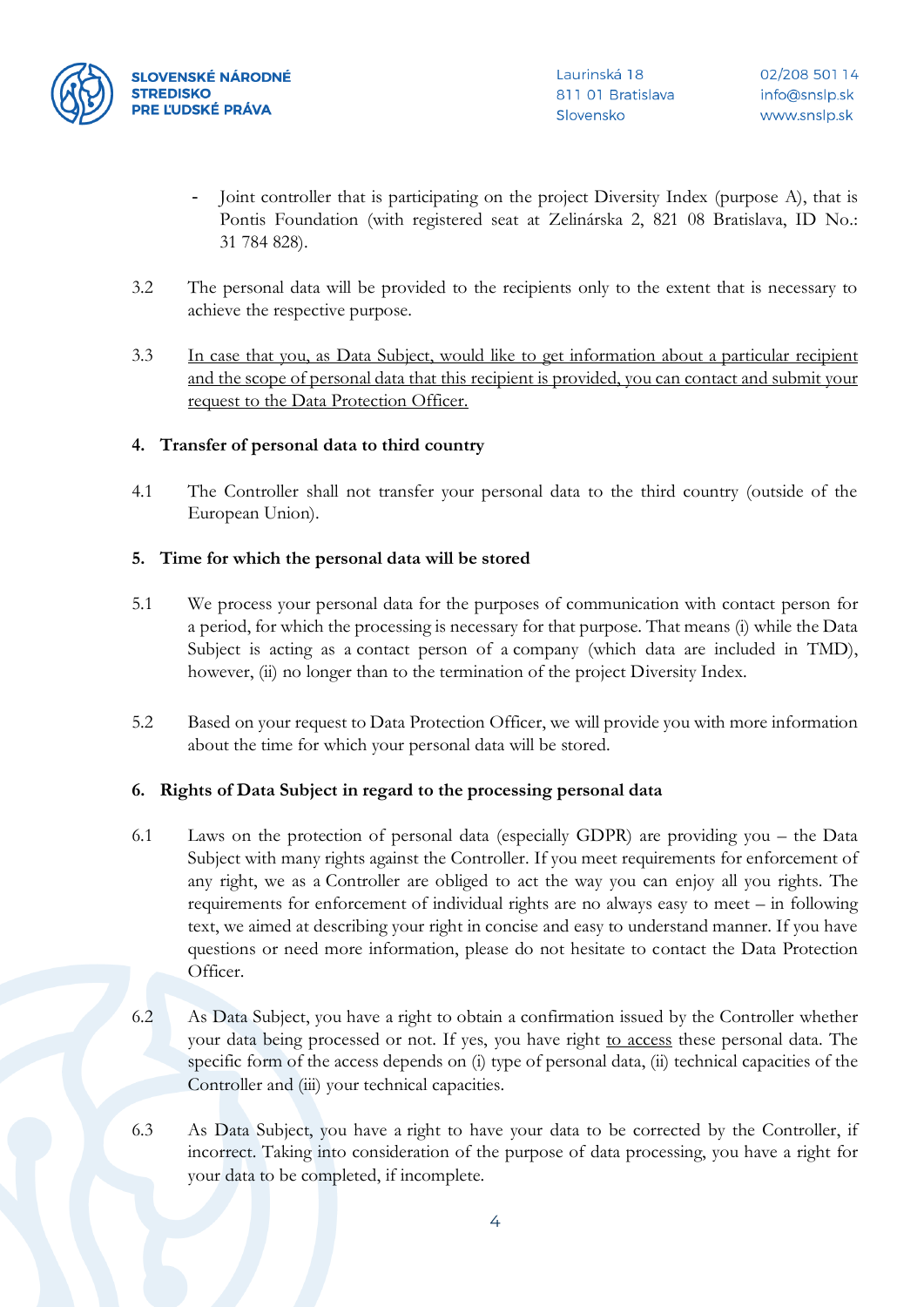

Laurinská 18 811 01 Bratislava Slovensko

02/208 501 14 info@snslp.sk www.snslp.sk

- 6.4 As Data Subject, you have also right to have your data deleted by the Controller without any delay. The right to have your data deleted is not absolute – the Controller is obliged to delete personal data without any delay due to any of the following reasons - (i) personal data are not necessary personal data are no longer needed for the purposes for which they were obtained or otherwise processed; (ii) as Data Subject, you recall your consent, based on which the data are processed and there is no other legal basis for the data processing; (iii) personal data were processing against the law; (iv) personal data must be deleted to fulfil a legal obligation.
- 6.5 As Data Subject, you have a right to have the processing of your data by the Controller to be limited, if one of the following requirements is met: (i) as Data Subject, you will challenge the accuracy of the personal data during the period in which the Controller can verify the accuracy of the personal data; (ii) processing is against the law and as a Data Subject, you object the deletion of personal data and request the restriction of their use instead; (iii) the Controller does not need the personal data anymore, but it is you as Data Subject needs the respective personal data to prove, enforce or defend the legal claims; (iv) as Data Subject, you object the processing of personal data until it is verified whether the legitimate grounds of the Controller outweigh your legitimate grounds as Data Subject.

The restriction is a term used for limiting the processing the retained personal data in the future. If processing of personal data were restricted, these personal data are processed, apart from being stored, solely with your consent or for the purpose to prove, enforce or defend legal claims of other natural person or legal person, or due to the public interest.

- 6.6 As Data Subject, you have right to object against processing your personal data, at any time due for any reason concerning your situation, that is conducted based on the legitimate grounds of the Controller or a task conducted as a part of the public interest, including objecting profiling. The Controller cannot further process the personal data until the necessary legitimate grounds for personal data processing that outweigh your interests, rights and freedoms as Data Subject or outweigh the grounds for proving, enforcing or defending legal claims, are proven.
- 6.7 As Data Subject, you have right to obtain the personal data that concern you and that you provided the Controller in a structured, commonly used and machine-readable format and you have right to transfer these personal data to other controller. It applies to processing the personal data based on the consent or contract or when the data processing is conducted via automated means.

In case you submit the request for the transfer of personal data, the technical aspects of the transfer will be consulted with you and other controller so the personal data are fully protected during the transfer.

6.8 As Data Subject, you have right to submit a complaint to the Office for the Personal Data Protection of the Slovak Republic, if you believe that the personal data processing that concerns you is against with the applicable laws. Currently the contact details of the Office for